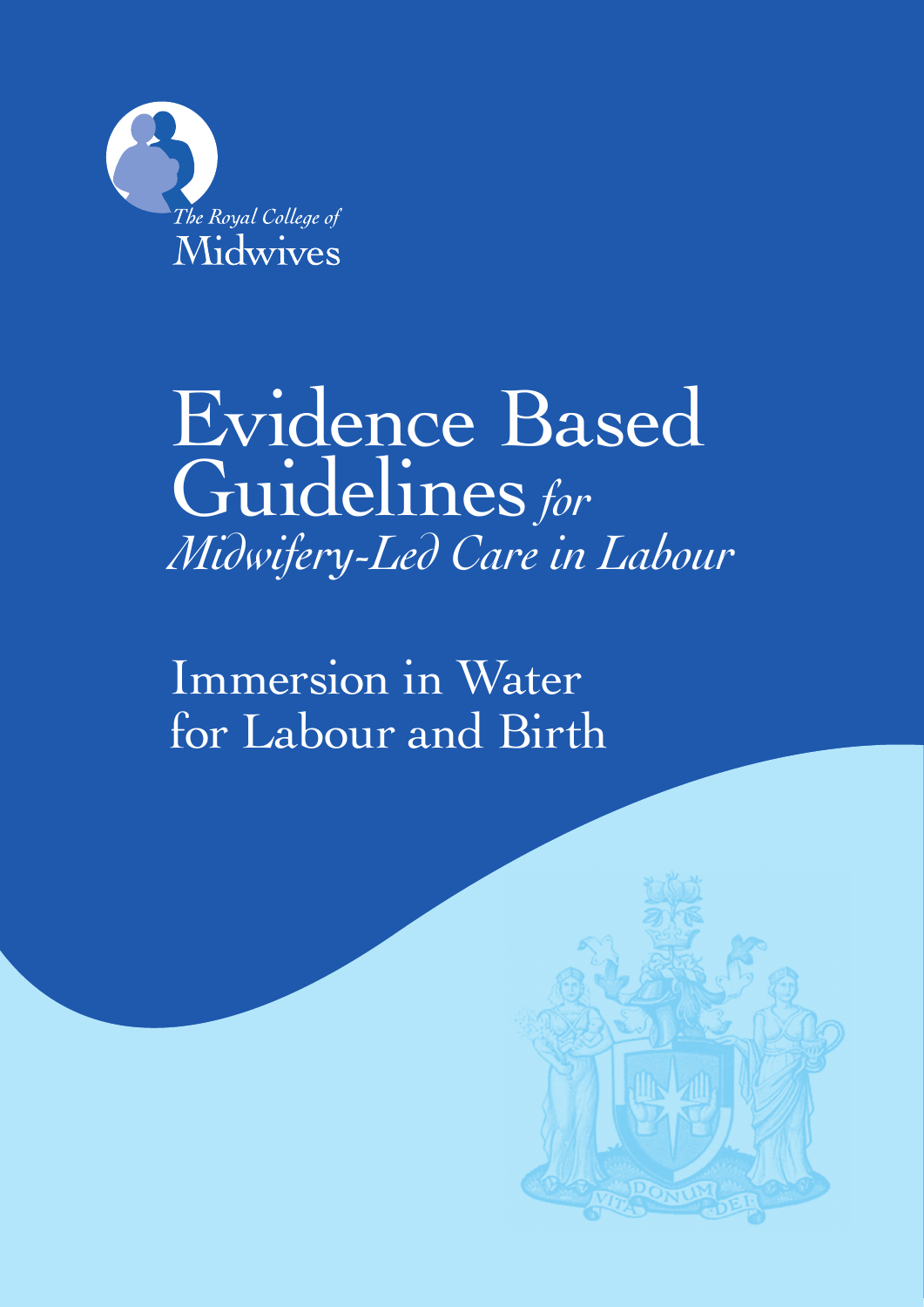# *Practice Points*

Women's experiences of using water for labour and birth are generally positive in terms of feeling relaxed, involved in decision-making and being more in control (Richmond 2003; Hall and Holloway 1998).

The use of water as pain relief during labour has been found to be effective, resulting in less use of epidural/spinal for pain relief during labour (Cluett and Burns 2009).

It is not advisable to use any narcotic analgesia when women are in the pool. Use of Nitrous Oxide (Entonox) is routinely used in conjunction with water immersion.

Water immersion during labour is associated with no difference in type of birth, five minute Apgar Scores, neonatal infection and admission to neonatal units (Cluett and Burns 2009). There is some evidence to suggest that the length of the first stage may be reduced.

There is little to recommend the use of arbitrary points during labour to dictate when birth pools should or should not be used and no evidence to suggest that the use of water should be limited to a specific duration.

Two national surveys suggested that there was no evidence of a link between neonatal morbidity and mortality and immersion in water during labour (Gilbert and Tookey 1999; Alderdice et al. 1995).

Midwives should have access to training in the use of water for labour and birth, and protocols should be in place to support practice (RCOG/RCM 2006).

Quality assurance measures are important, and include the need for checking the quality of water reaching the pool, protocols for cleaning the pool, and infection control procedures (NICE 2007; Kingsley et al. 1999; Hawkins 1995).

The temperature of the woman and the water should be monitored hourly to ensure that the woman is comfortable and not becoming pyrexial. The temperature of the water should not be above 37.5° C (NICE 2007).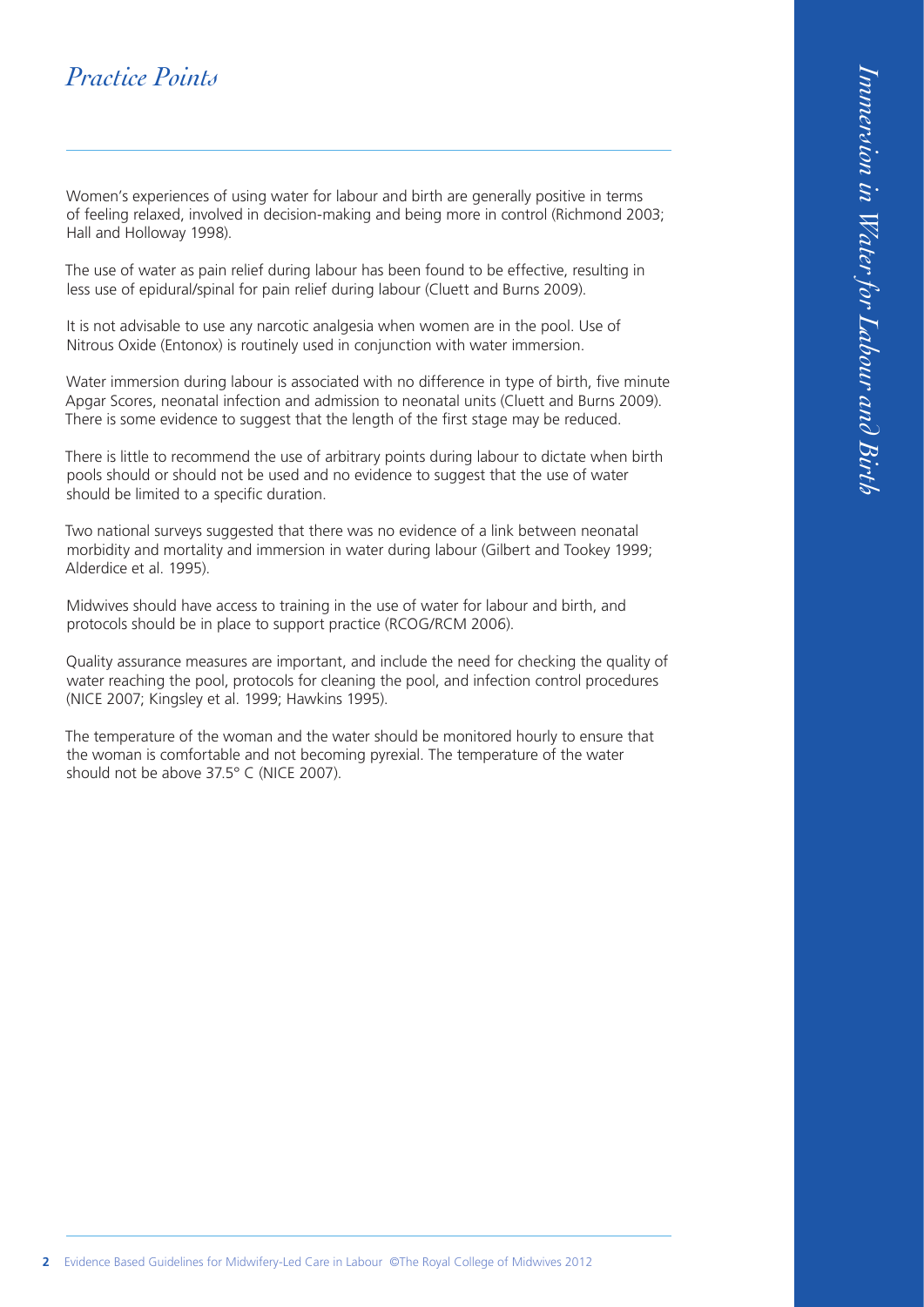The use of water for labour and birth has been available in the United Kingdom since the 1980s. This approach to care can be provided using a variety of pools and in both the home and hospital settings. There is a body of information about the use of water immersion during labour and birth from around the world. Interpreting that information in the light of midwifery-led care in UK settings should be undertaken with caution, as there may be differences in practice. These differences include the use of pools with air jets (Schorn et al. 1993), restricted duration of bathing (Lenstrup et al. 1987) or whirlpool baths (Rush et al. 1996).

If women are considering water immersion it is important that information is provided prior to labour to allow time for consideration of this option (Richmond 1994).

Information on the experiences of nine women who had used water immersion during labour was obtained in a qualitative study (Hall and Holloway 1998). Women felt that the use of water had supported their feeling of being in control and their involvement in decision-making. A survey of 189 women who experienced water birth reported feelings of relaxation, relief, warmth and relief of pain on entering the pool (Richmond 2003). Amongst women who had a previous birth, water birth differed, as they felt more in control, more relaxed and found labour less painful. This is supported by findings from a retrospective study of 160 women who used immersion in labour; 84% of them stated that they would be very likely to repeat the experience, stating pain relief as the main reason for this (Cortes et al. 2011).

The Cochrane review of the use of water for labour and birth concludes that there was a significant reduction in the use of epidural/spinal analgesia amongst women who used water immersion during labour (Cluett and Burns 2009). There are twelve trials included in this systematic review involving more than 3000 women and many outcomes are considered, but they do not all contribute data for all outcomes. The difficulty with regard to achieving rigorous, transferrable good quality data in this field is recognised. Six studies found a significant reduction in the use of invasive analgesia amongst those who used water during labour, however, it is not possible to conclude whether this was due to the use of water alone or the environment and women centred approach to care that invariably accompanies this. This was also suggested by the authors of a randomised control trial not included in the review carried out in Brazil (da Silva et al. 2009). Using both observer-scored and self reported numerical scores the researchers found significant higher pain scores in those not using water immersion. However, the sample size was relatively small (108 women) and the differences in environment between the two groups (privacy and tranquillity for those using water and a communal environment for those not) suggest that the results cannot be linked to the use of water alone.

Cluett and Burns (2009) found no differences in regard to duration of the second stage of labour, instrumental vaginal delivery, caesarean section, perineal trauma, Apgar scores less than seven at five minutes, admissions to neonatal units or neonatal infection rates. Seven trials provided data on the duration of the first stage of labour and these showed a significant difference in favour of a shorter labour within the immersion group. The reviewers comment that evidence is not available related to the effects of water on the third stage of labour; other reviewers also call for more research into this aspect of care (MIDIRS 2008).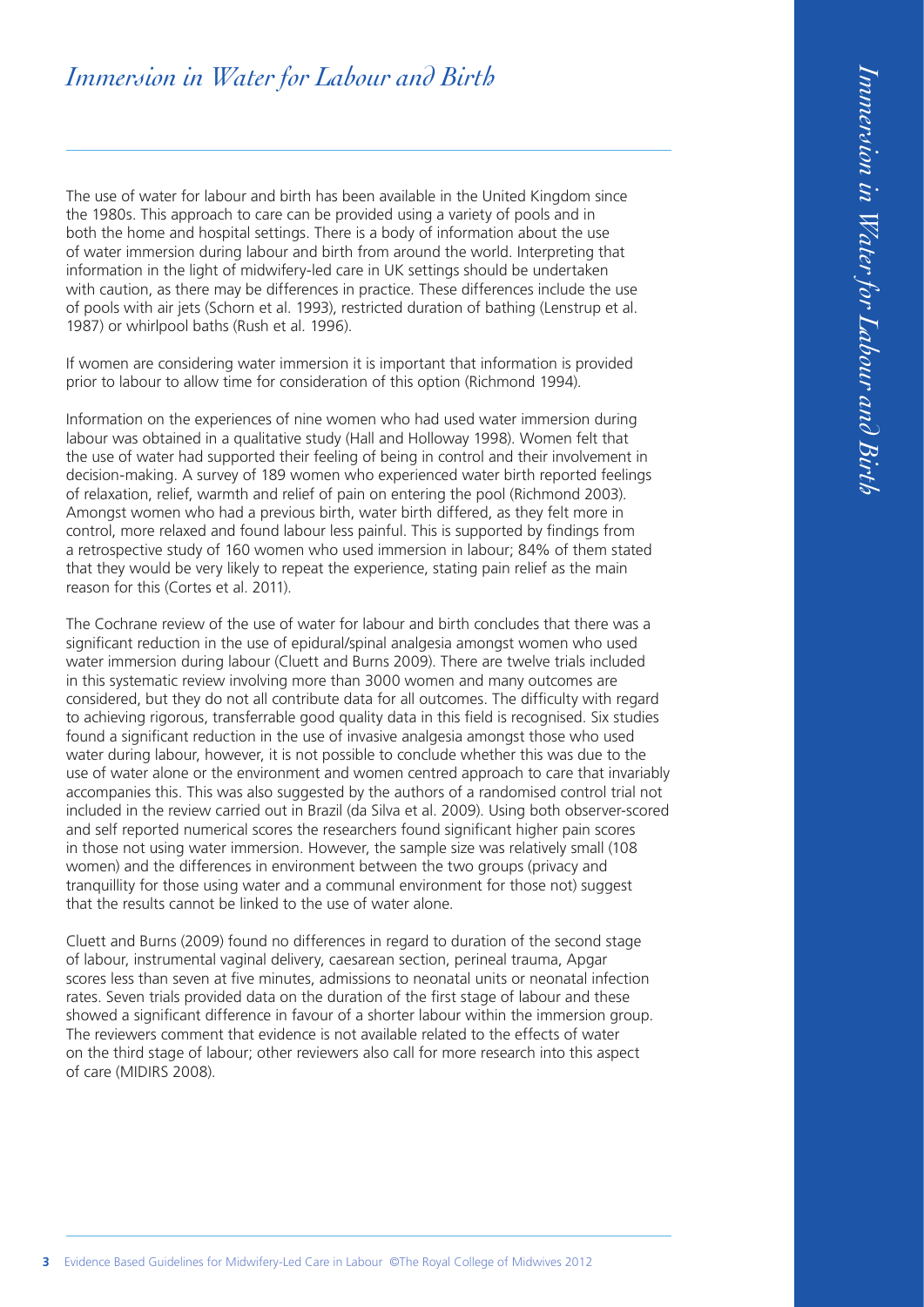A further randomised controlled trial has been published that is not included in the Cochrane review. The use of water immersion has been compared with amniotomy and augmentation with oxytocin for nulliparous women experiencing dystocia in labour (Cluett et al. 2004). Whilst recruitment to the trial did not achieve the numbers planned, women allocated to water immersion received fewer epidurals and fewer amniotomies and oxytocin, with no difference in delivery method between the two groups. There were no differences in neonatal outcomes measured by Apgar scores and umbilical cord pH. There were 6 admissions to the neonatal unit in the water labour group compared to none in the augmentation group. The reasons for these admissions were documented as: cardiac defects (1), hypothermia (2), fever (1), suspected infection (1) and poor feeding(1). Scores for pain were lower amongst the water users, who also appeared more satisfied with the freedom of movement experienced. The researchers acknowledge that the trial was not large enough to detect differences in morbidity.

There are two other large studies from UK practice. Burns' (2001) review included a consecutive sample of 2357 low-risk women who used a birthing pool between 1990-1998 compared with a group of women, matched for key factors, who gave birth between 1991-1998 in the same centre. From two one-year sub-samples, women who used the pool were significantly more likely to give birth normally. Use of water during labour was associated with less epidural usage and more intact perinea. The second UK study involved 301 women who gave birth in water in one centre between 1989-1994 and matched controls (Otigbah et al. 2000). The study reported statistically significantly shorter first and second stages of labour and less perineal trauma for women having their first baby and less analgesia use for all water births. Otigbah and colleagues acknowledge the difficulties of researching new and less commonly used approaches to birth. Information on perineal outcome has to be interpreted with caution, as early reports failed to differentiate between births out of water following immersion in labour and the use of water throughout (Garland and Jones 1997). Interpretation of the data should also consider the variation in techniques and the extent to which a "hands-on" approach is used. A study comparing midwives' visual estimation of blood loss in "water" and on "land" found no significant difference in the accuracy of estimation in these two contexts (Lim 1994).

Eriksson et al.'s (1997) study of early versus late bathing (before and after 5cm cervical dilatation) found early bathing was associated with an increase in the average length of first stage and an increased need for oxytocin and epidural anaesthesia, although this study may have included women in both the latent and active phases of labour. There appears little to recommend the use of arbitrary points during labour to dictate when birth pools should or should not be used and no evidence to suggest that the use of water should be limited to a specific duration. However, if a woman's contractions diminish and labour progress is not evident, it may be helpful for her to exit the pool and walk around, eat and drink and stimulate effective contractions before re-entering the pool.

Andersen et al. (1996) reported more minor infectious morbidity for women but not for babies, and other studies report no significant differences for either the woman or her baby (Zanetti-Daellenbach et al. 2007, Forde et al. 1999; Eriksson et al. 1997; Schorn et al. 1993). A positive group B streptococcus carrier is not a contraindication for the use of the pool (Zanetti-Daellenbach et al. 2007).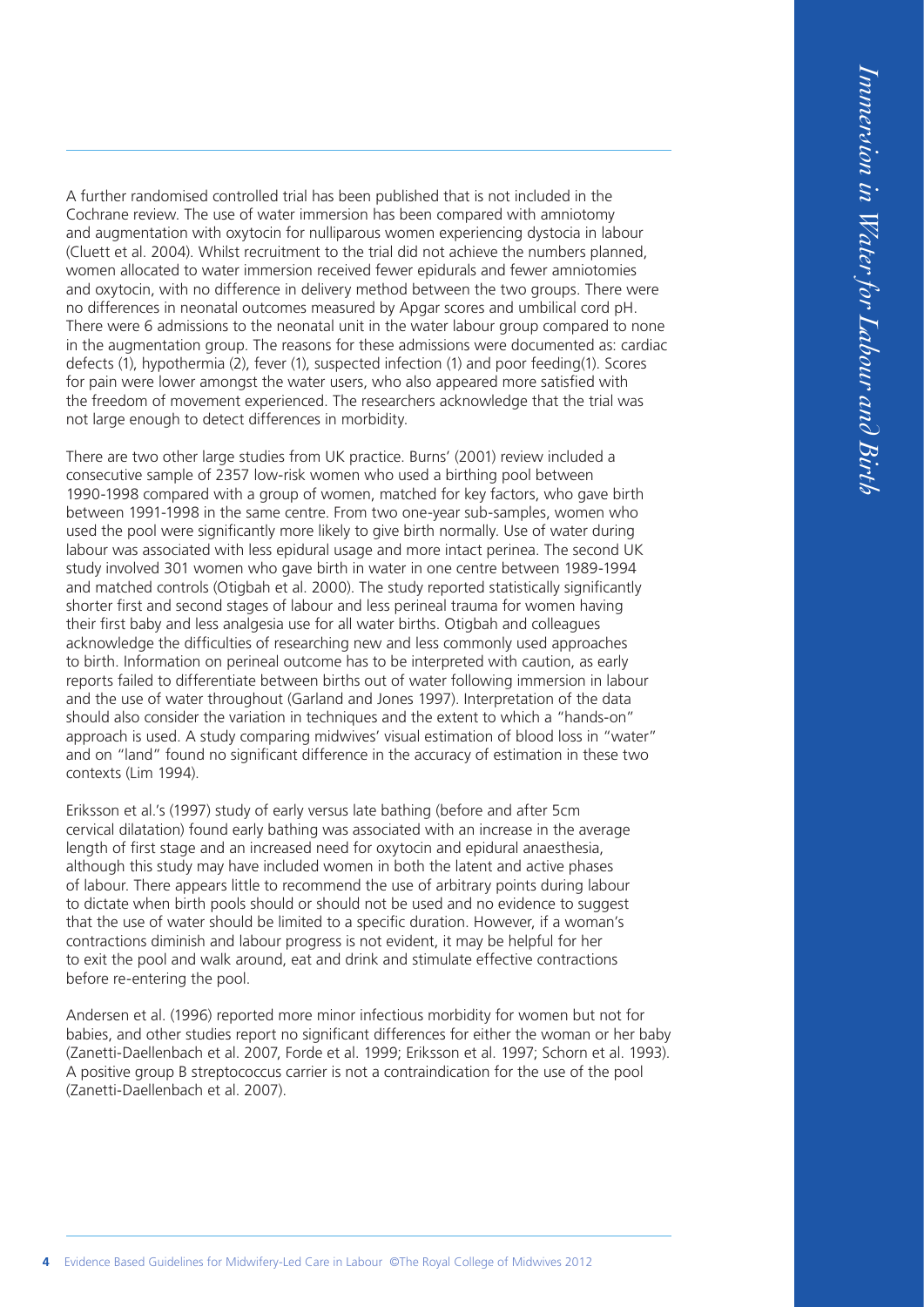Fetal hyperthermia has been linked with hypoxia (Johnson 1996, Rosevear et al. 1993) and, therefore, it is important for labouring women to avoid becoming pyrexial. This has resulted in recommendations to monitor maternal temperatures closely. Increases of one degree Celsius above the baseline should result in advice to discontinue use (Charles 1998). Water temperature should be comfortable for the woman but not exceed 37.5 degrees Celsius (NICE 2007).

Johnson's 1996 review of respiratory physiology suggests that, in a non-stressed fetus, it is unlikely that breathing will commence in the short time that the baby's head is underwater. Johnson sees no reason to prevent this option being offered to women. This is supported by the national UK survey (Alderdice et al. 1995), where the twelve cases of neonatal mortality were not considered to be due to the use of water, although, as the authors point out, the retrospective nature of the data collection must be noted. A surveillance study (British Isles) and postal survey (England and Wales) reported that perinatal mortality is not substantially increased when birth occurs in water compared to that for babies born by normal vaginal delivery out of water to women at low obstetric risk (Gilbert and Tookey 1999). Data collected for this survey was compared with that for non-water births from other series of low risk births in the United Kingdom. Similarly, perinatal mortality and risk of admission to special care for babies delivered in water were similar to those of low risk births out of water. Water aspiration was reported in two babies and snapped umbilical cord in five, although there is no data available about the incidence of the latter for non-water births. There have, subsequently, been further reports from midwives of the potential occurrence of snapped umbilical cords and the steps taken to detect and deal with this situation (Cro and Preston 2002).

There has been continued discussion of possible risks to babies in the paediatric literature, and calls for continued vigilance, audit and further research. One study included women who had over 24 hours with ruptured membranes: infants born to women using the pool had more Apgar scores of less than 8 at 5 minutes (Waldenstrom and Nilsson 1992).

As a good practice recommendation it is not advisable to use any narcotic analgesia when women are using the pool. Use of Nitrous Oxide (Entonox) is effective and routinely used in conjunction with water immersion.

Several maternity units in the United Kingdom have previously reported quality assurance measures related to monitoring water quality, protocols for the cleaning of equipment and infection control procedures (Hawkins 1995); these remain important (Kingsley et al. 1999). Training should be available for midwives to prepare them to provide this form of care, and units should develop protocols for this approach (RCOG/RCM 2006).

The use of water during labour and birth continues to be an area with limited high quality evidence and many researchers have called for further studies. An important area here is around the third stage. However, the use of water encourages a woman centred approach to care, complements the normalising agenda and is an important consideration in terms of maternal choice.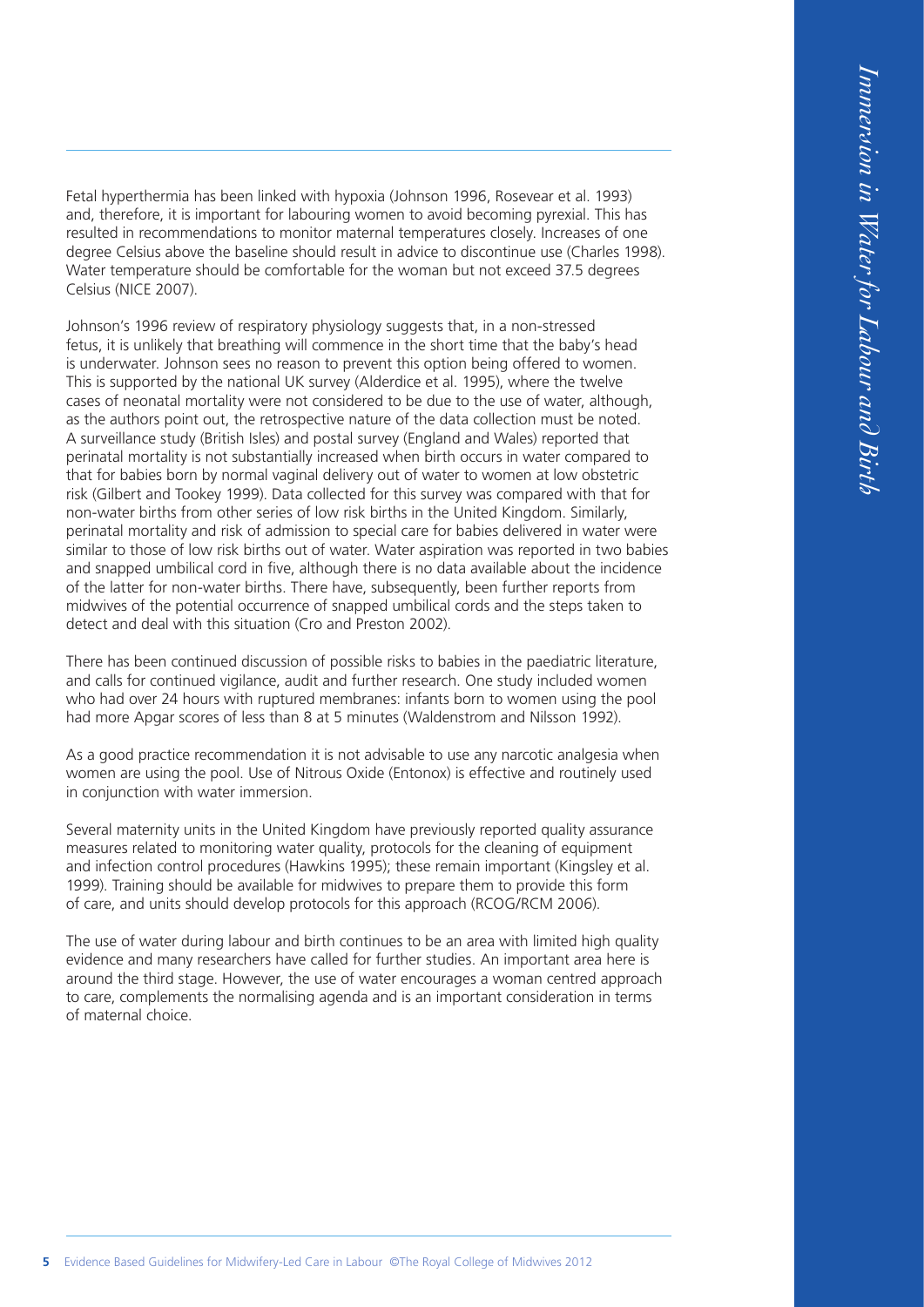# *Immersion in Water for Labour and Birth* Immersion in Water for Labour and Birtr

### *References*

Alderdice F, Renfrew M, Marchant S, et al. (1995) Labour and birth in water in England and Wales. *British Medical Journal* **310**: 837

Andersen B, Gyhagen M, Neilson TF (1996) Warm tub bath during labour: Effects on labour duration and maternal infectious morbidity. *Journal of Obstetrics and Gynaecology* **16**: 326-30

Burns E (2001) Waterbirth. *MIDIRS Midwifery Digest* (Supplement 2) **11**(3): S10-13

Charles C (1998) Fetal hyperthermia risk from warm water immersion. *British Journal of Midwifery*  **6**(3): 152-156

Cluett ER, Burns E (2009) Immersion in water in labour and birth. *Cochrane Database of Systematic Reviews* Issue 2. Chichester: John Wiley & Sons

Cluett ER, Pickering R, Getliffe K, et al. (2004) Randomised controlled trial of labouring in water compared with standard of augmentation for management of dystocia in first stage of labour. *British Medical Journal* **328**: 314-317

Cortes E, Basra R, Kelleher CJ (2011) Waterbirth and pelvic floor injury: a retrospective study and postal survey using ICIQ modular long form questionnaires. *European Journal of Obstetrics and Gynecology and Reproductive Biology* **155**(1): 27-30

Cro S, Preston J (2002) Cord snapping at waterbirth delivery. *British Journal of Midwifery*  **10**(8): 494-7

da Silva FMB, de Oliveira SMJV, Nobre MRC (2009) A randomised controlled trial evaluating the effect of immersion bath on labour pain. *Midwifery* **25**(3): 286-294

Eriksson M, Mattson L-A, Ladfors L (1997) Early or late bath during the first stage of labour: a randomised study of 200 women. *Midwifery* **13**(3): 146-8

Forde C, Creighton S, Batty A, et al. (1999) Labour and Delivery in the birthing pool. *British Journal of Midwifery* **7**(3): 165-71

Garland D, Jones K (1997) Waterbirth: updating the evidence. *British Journal of Midwifery*  **5**(6): 368-73

Gilbert RE, Tookey PA (1999) Perinatal mortality and morbidity among babies delivered in water: surveillance study and postal survey. *British Medical Journal* **319**(7208): 183-7

Hall SM, Holloway IM (1998) Staying in control: women's experience of labour in water. *Midwifery* **14**(1): 30-6

Hawkins S (1995) Water vs conventional births: infection rates compared. *Nursing Times* **91**(11): 38-40

Johnson P (1996) Birth under water – to breathe or not to breathe. *British Journal of Obstetrics and Gynaecology* **103**(3): 202-8

Kingsley A, Hutter S, Green N, et al. (1999) Waterbirths: regional audit of infection control practices. *Journal of Hospital Infection* **41**(2): 155-7

Lenstrup C, Schantz A, Berget A, et al. (1987) Warm tub bath during delivery. *Acta Obstetricia Gynaecologicia Scandinavica* **66**(8): 709-12

Lim SK (1994) A study to compare midwives' visual estimation of blood loss in "water" and on "land". MSc Dissertation, University of Surrey

MIDIRS (2008) The use of water during childbirth. Informed choice leaflet for professionals. Bristol: MIDIRS

National Institute of Clinical Excellence (NICE) (2007) Intrapartum Care: care of healthy women and their babies. London: NICE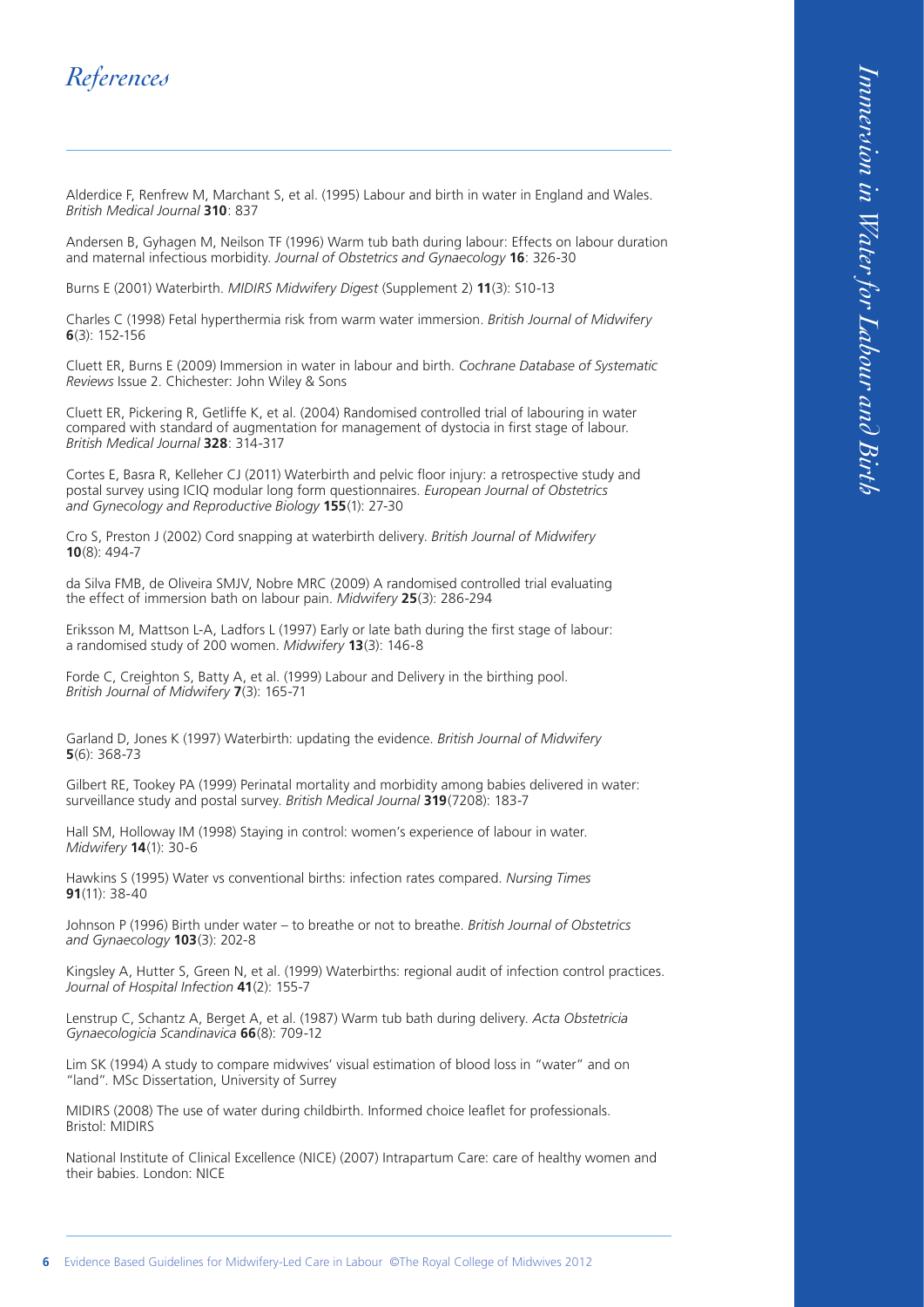Otigbah CM, Dhanjal MK, Harmsworth G, et al. (2000) A retrospective comparison of waterbirths and conventional vaginal deliveries. *European Journal of Obstetrics and Gynecology and Reproductive Biology* **91**(1): 15-20

RCOG/The Royal College of Midwives (2006) Joint Statement no 1: Immersion in Water During Labour and Birth. London: RCOG

Richmond HG (1994) Women's experience of waterbirth. MSc Dissertation 1994, University of Surrey

Richmond H (2003) Women's experience of waterbirth. *Practising Midwife* **6**: 26-31

Rosevear SK, Fox R, Marlow N, Stirrat GM (1993) Birthing pools and the fetus. *The Lancet* **342**: 1048-1049

Rush J, Burlock S, Lambert K (1996) The effects of whirlpool baths in labour: a randomised, controlled trial. *Birth* **23**(3): 136-43

Schorn MN, McAllister JL, Blanco JD (1993) Water immersion and the effect on labour. *Journal of Nurse-Midwifery* **38**(6): 336-42

Waldenstrom U, Nilsson C-A (1992) Warm tub bath after spontaneous rupture of the membranes. *Birth* **19**(2): 57-63

Zanetti-Daellenbach A, Tschudin S, Zhong X, et al. (2007) Maternal and neonatal infections and obstetrical outcome in water birth. *European Journal of Obstetrics & Gynecology and Reproductive Biology* **134**: 37-43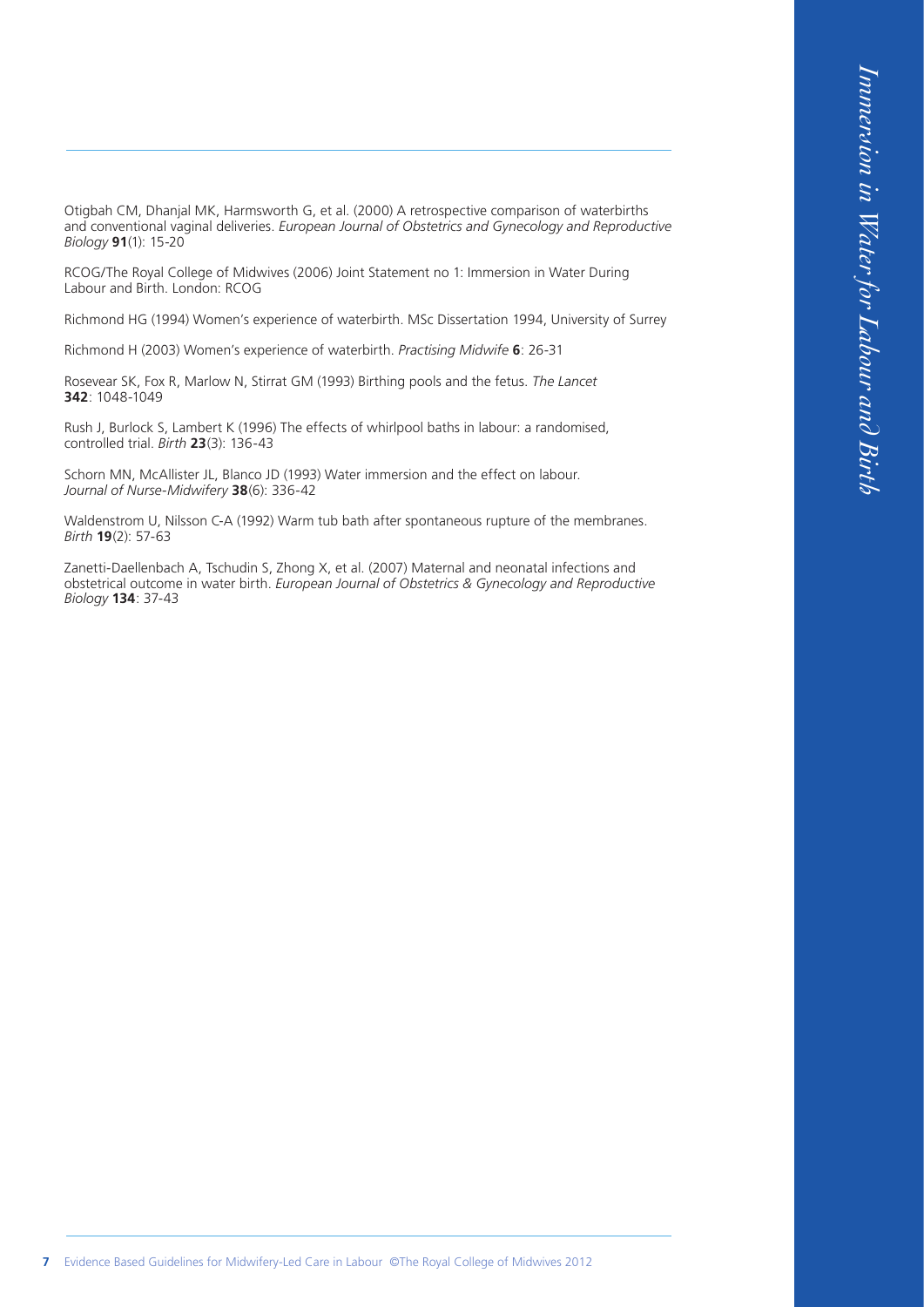This updated guideline was authored by:

Christine Harding, Consultant Midwife Trainee, Oxford University Hospitals NHS Trust, Jane Munro, Quality and Audit Development Advisor, RCM, Mervi Jokinen, Practice and Standards Development Advisor, RCM.

And peer reviewed by:

Dr Tracey Cooper, Consultant Midwife – Normal Midwifery, Lancashire Teaching Hospitals NHS Foundation Trust.

Dr Fiona Fairlie, Consultant Obstetrician and Gynaecologist, Sheffield Teaching Hospitals NHS Foundation Trust.

Anne-Marie Henshaw, Lecturer (Midwifery and Women's Health)/ Supervisor of Midwives, University of Leeds.

Helen Shallow, Consultant Midwife & Head of Midwifery, Calderdale & Huddersfield NHS Foundation Trust.

The guidelines have been developed under the auspices of the RCM Guideline Advisory Group with final approval by the Director of Learning Research and Practice Development, Professional Midwifery Lead.

The guideline review process will commence in 2016 unless evidence requires earlier review.

© The Royal College of Midwives Trust 2012